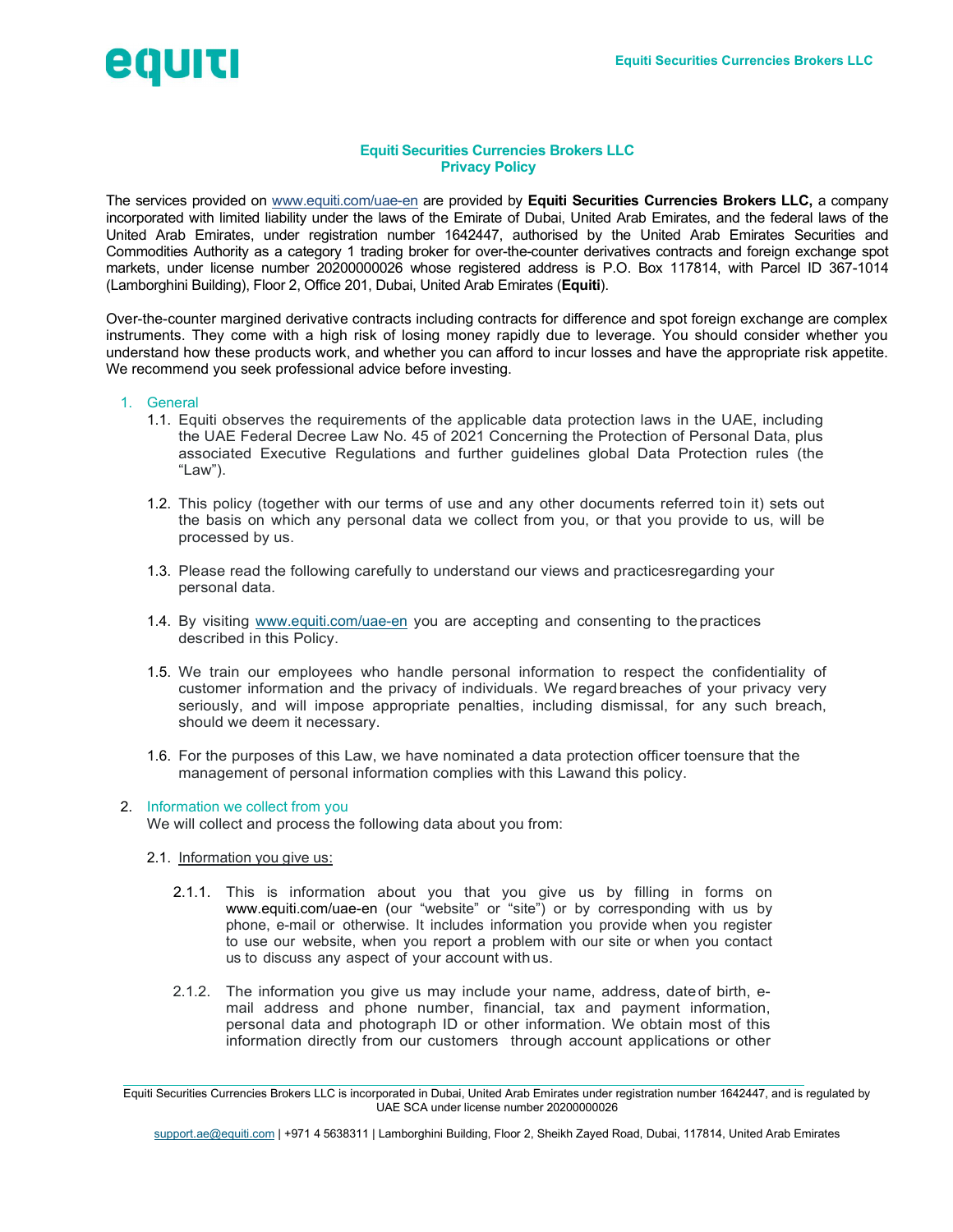

submission forms, and from maintaining records of customer information provided in the course of our ongoing customer service. We may also obtain information from other sources to meet certain regulatory requirements.

- 2.1.3. We may ask for other information voluntarily from time to time (for example, through market research, surveys or special financial promotion offers)to enable us to improve our service or consider the wider needs of our customers.
- 2.2. Information we collect about you:
	- 2.2.1. Website: when visiting our site we will automatically collect the following information:
		- (i) Technical information, including the Internet protocol (IP) address used to connect your computer to the Internet, your login information, browser type and version, time zone setting, browser plug-in types and versions, and operating system and platform.
		- (ii) Information about your visit, including the full Uniform Resource Locators (URL), clickstream to, through and from our site (including date and time), page response times, download errors, length of visits to certain pages, page interaction information (such as scrolling, clicks, and mouse- overs), methods used to browse away from the page, and any phone number used to call our customer service number.
		- (iii) Telephone Discussions: In each of your discussions with members of our staff we may collect the following information about your call: date and time, personal details, any changes registered after the opening of your account and any other significant information which we believe will assist in the efficient operation and maintenance of your account with us.
- 2.3. Information we receive from other sources: We work closely with third parties (including, for example, business partners, sub-contractors in technical, payment and delivery services, advertising networks, analytics providers, search information providers, credit reference agencies). We use this information to, amongst other matters, assist us in AML/KYC matters.
- 3. COOKIES
	- 3.1. Our website uses cookies to distinguish you from other users of our website. This helps us to provide you with a good experience when you browse our website, and also allows us to improve our site. For detailed information please read our Cookies Policy.

# 4. TECHNOLOGY IMPROVEMENTS

4.1. We are always looking at ways to improve efficiency and functionality for customer experience on the website through technology enhancements. This may mean a change to the way in which we collect or use personal information. The impact of any technology changes, which may affect your privacy, will be notified to you at the time of any such change.

# 5. LINKS TO THIRD PARTYWEBSITES

5.1. Our site may have links to external third-party websites that may benefit the user. Please note, however, that third party websites are not covered by our privacy policy and these sites are not subject to our privacy standards and procedures.

## 6. HOW WE USE THE INFORMATION

6.1. We use information held about you in the following ways from Information you give to us:

6.1.1. to carry out our obligations arising from any contracts entered into between you and us and to provide you with the information, products and services that you request from us;

Equiti Securities Currencies Brokers LLC is incorporated in Dubai, United Arab Emirates under registration number 1642447, and is regulated by UAE SCA under license number 20200000026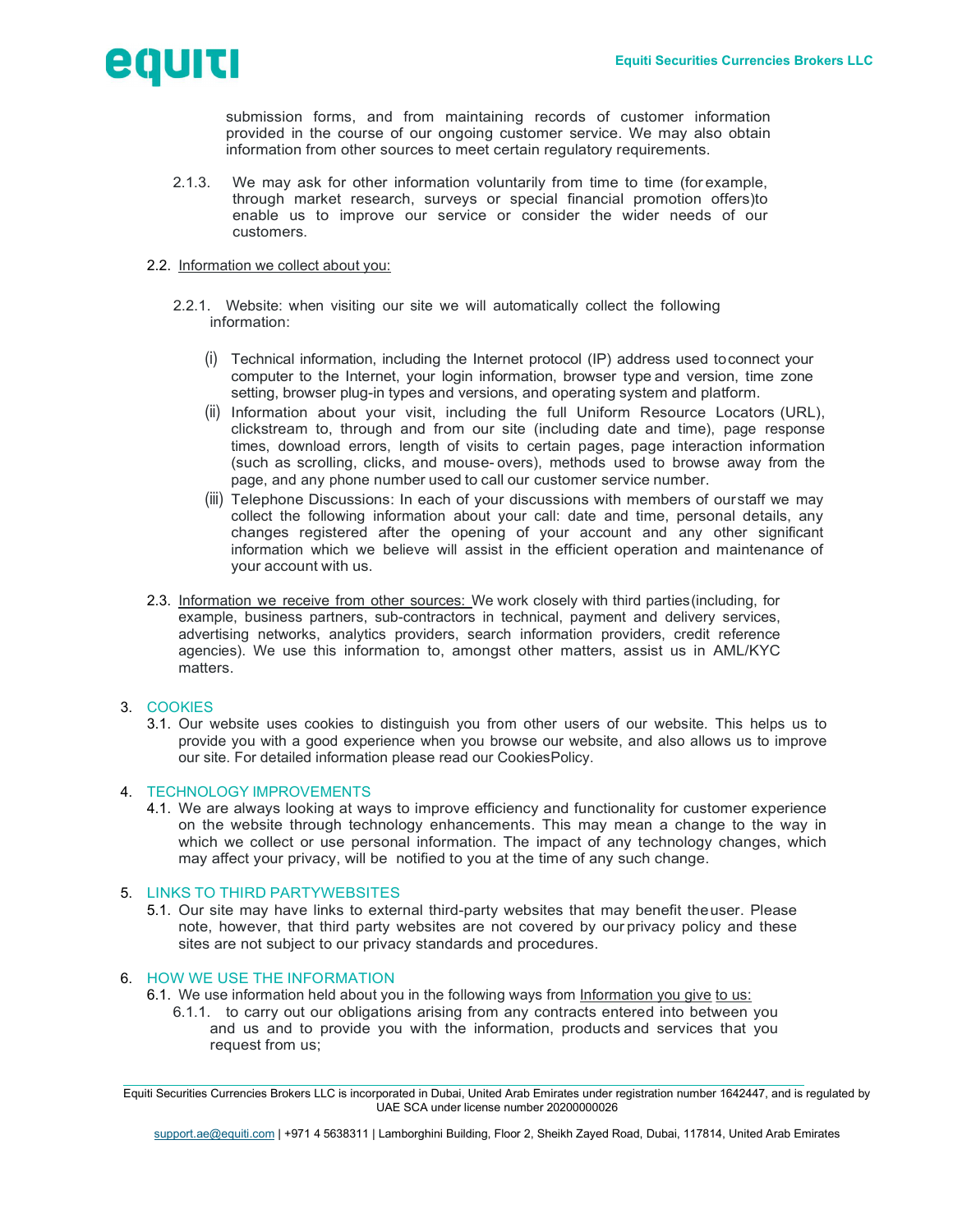

- 6.1.2. to provide you with information about other products and services we offer that are similar to those that you have already agreed to orenquired about;
- 6.1.3. to provide you, or permit selected third parties to provide you, with information about products or services we feel may be of interest to you. If you do not want us to use your data in this way, or to pass your details on to third parties for marketing purposes, please tick the relevant box situated on the form on which we collect your data or email us at support.ae@equiti.com and,
- 6.1.4. to ensure that content from our site is presented in the most effective manner for you and for your computer.

### 6.2. Information we collect about you we will use as follows:

- 6.2.1. to administer our website and for internal operations, including troubleshooting, data analysis, testing, research, statistical and survey purposes;
- 6.2.2. to improve our website to ensure that content is presented in the most effective manner for you and for your computer;
- 6.2.3. to allow you to participate in interactive features of our service, when / if you choose to do so;
- 6.2.4. as part of our efforts to keep our website safe and secure;
- 6.2.5. to measure or understand the effectiveness of advertising we serve to you and others, and to deliver relevant advertising to you; and,
- 6.2.6. to make suggestions and recommendations to you and other users of our site about products or services that may interest you or them.
- 6.3. Information we receive from other sources:
	- 6.3.1. We will combine this information with information you give to us and information we collect about you. We will use this information and the combined information for the purposes set out above (depending on the types of information we receive).

#### 7. DISCLOSURE OF YOUR INFORMATION

- 7.1. Depending on the product or service concerned and restrictions on sensitive information, personal information that we obtain may be disclosed to:
	- 7.1.1. other companies within the Equiti group of companies who provide financial and other services;
	- 7.1.2. service providers and specialist advisers who have been contracted to provide us with administrative, financial, insurance or other services;
	- 7.1.3. introducing brokers with whom we have a mutual relationship;
	- 7.1.4. credit providers, courts, tribunals and regulatory and government taxauthorities as agreed and authorised by law;
	- 7.1.5. reference and credit reference agencies. This includes exchanging information with other companies and organisations for the purposes of money laundering regulations, financial crime, fraud protection and mitigation of credit risk; and,

Equiti Securities Currencies Brokers LLC is incorporated in Dubai, United Arab Emirates under registration number 1642447, and is regulated by UAE SCA under license number 20200000026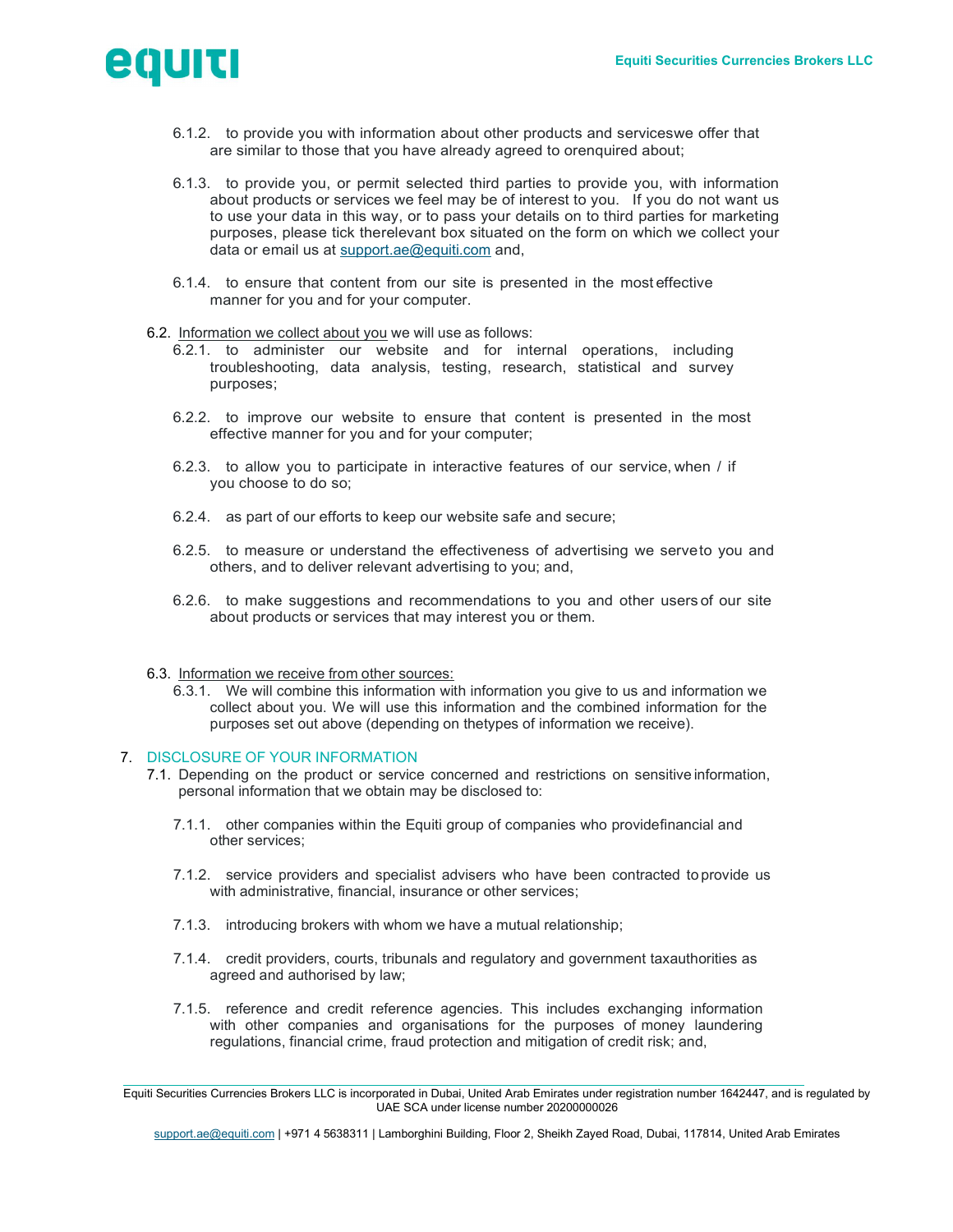

- 7.1.6. anyone authorised by you, as specified by you or by law through a Power of Attorney Agreement.
- 7.2. You agree that We have the right to share your personal information with:
	- 7.2.1. advertisers and advertising networks that require the data to select and serve relevant adverts to you and others. We do not disclose information about identifiable individuals to our advertisers, but we will provide them with aggregate information about our users (for example, we may inform them that 500 men aged under 30 have clicked on their advertisement on any given day). We may also use such aggregate information to help advertisers reach the kind of audience they want to target. We may make use of the personal data we have collected from you to enable us to comply with our advertisers' wishes by displaying their advertisement to that target audience;
	- 7.2.2. analytics and search engine providers that assist us in the improvement and optimisation of our site; and,
	- 7.2.3. credit reference agencies for the purpose of assessing your credit score where this is a condition of us entering into a contract with you.
- 7.3. We will disclose your personal information to third parties:
	- 7.3.1. In the event that we sell or buy any business or assets, in which case we will disclose your personal data to the prospective seller orbuyer of such business or assets.
	- 7.3.2. If Equiti, or substantially, all of its assets are acquired by a third party, in which case personal data held by it about its customers will be one of the transferred assets.
	- 7.3.3. If we are under a duty to disclose or share your personal data in order to comply with any legal obligation, or in order to enforce or apply our terms of use or other agreements; or to protect the rights, property, or safety of Equiti, our customers, or others. This includes exchanging information with other companies and organisations for the purposes of fraud protection and credit risk reduction.

## 8. WHERE WE STORE YOUR PERSONAL DATA

- 8.1. We hold personal information in a combination of secure cloud storage facilities, held electronically on off-site back-up servers or held within multiple cloud servers, and we take all necessary steps to protect the personal information we hold from misuse, loss, unauthorised access, modification or disclosure.
- 8.2. The data that we collect from you may be transferred to, and stored at, a destination selected by us. By submitting your personal data, you agree to this transfer, storing or processing. We will take all steps reasonably necessary to ensure that your data is treated securely and in accordance with this privacy policy.
- 8.3. All information you provide to us is stored on our secure servers. Any payment transactions will be encrypted using SSL technology. Where we have given you (or where you have chosen) a password which enables you to access certain parts of our website, you are responsible for keeping this password confidential. We ask you not to share a password with anyone.
- 8.4. Unfortunately, the transmission of information via the Internet is not completely secure. Although we will do our best to protect your personal data, we cannot guarantee the security of your data

Equiti Securities Currencies Brokers LLC is incorporated in Dubai, United Arab Emirates under registration number 1642447, and is regulated by UAE SCA under license number 20200000026